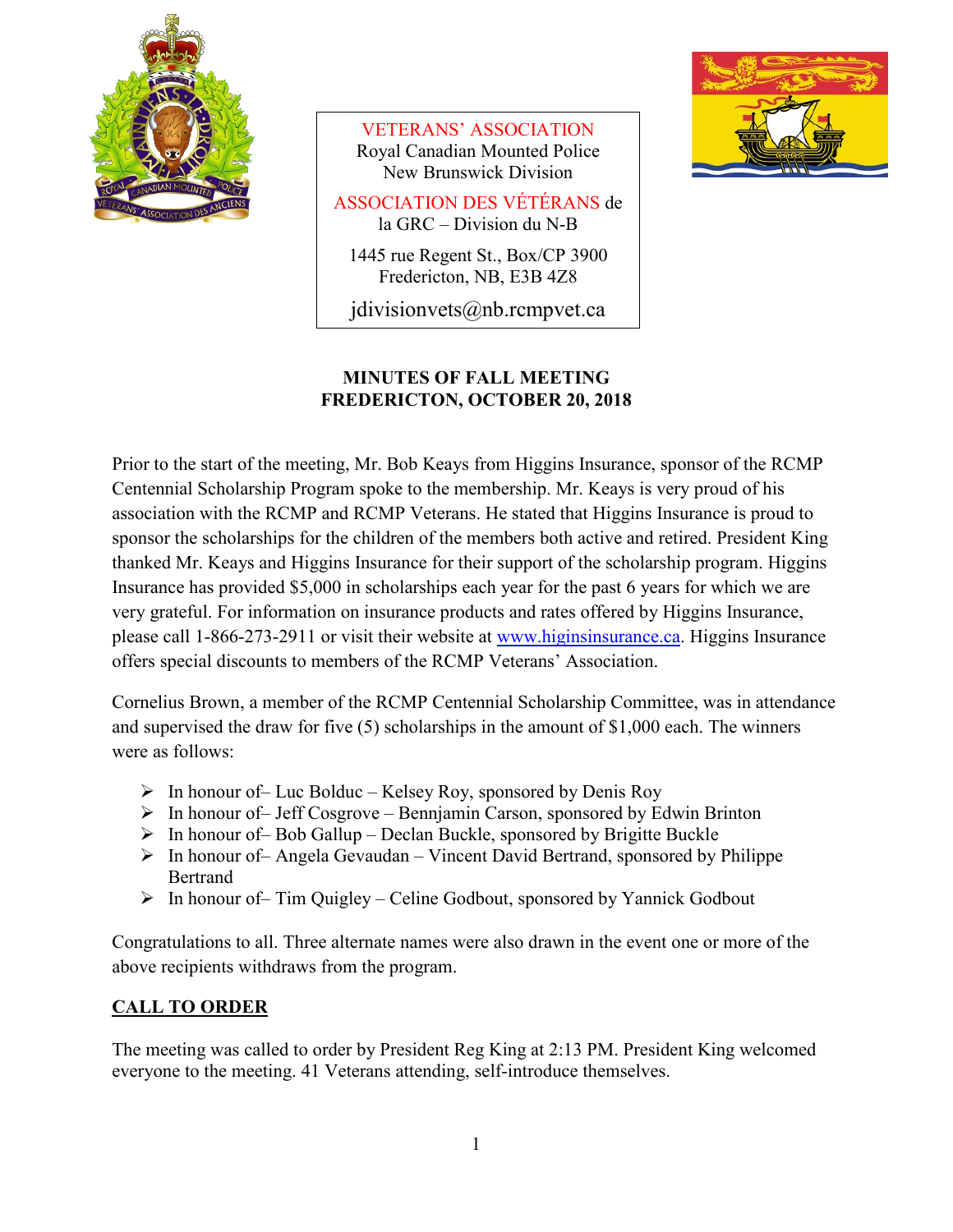# **O CANADA**

The singing of O Canada was led by Vet. Tim Hoban.

# **LAST POST**

A moment of silence was observed for deceased members. In particular, the following who have passed away since our last meeting:

- John Wride
- Dino Gatto
- Robert Sturgeon
- Lawson Grant Myra
- Cst. Sara Burns Fredericton PF
- Cst. Robb Costello Fredericton PF

## **APPLICATIONS FOR MEMBERSHIP**

- S.M. Gilles Cote
- S/Sgt. Stephane Desrochers
- Insp. Rick Votour
- Insp. Stanley McNeil
- Cst. Jim Richards (Associate)

Motion by Jim Payne that the application for the new members be approved, second by Tim Hoban. Motion **CARRIED.**

## **MINUTES OF LAST MEETING**

Tim Hoban moved, seconded by Wayne Hill that the minutes of the spring meeting held in Miramichi Royal Canadian Legion (Chatham) on May 26, 2018 be adopted as circulated. **CARRIED.**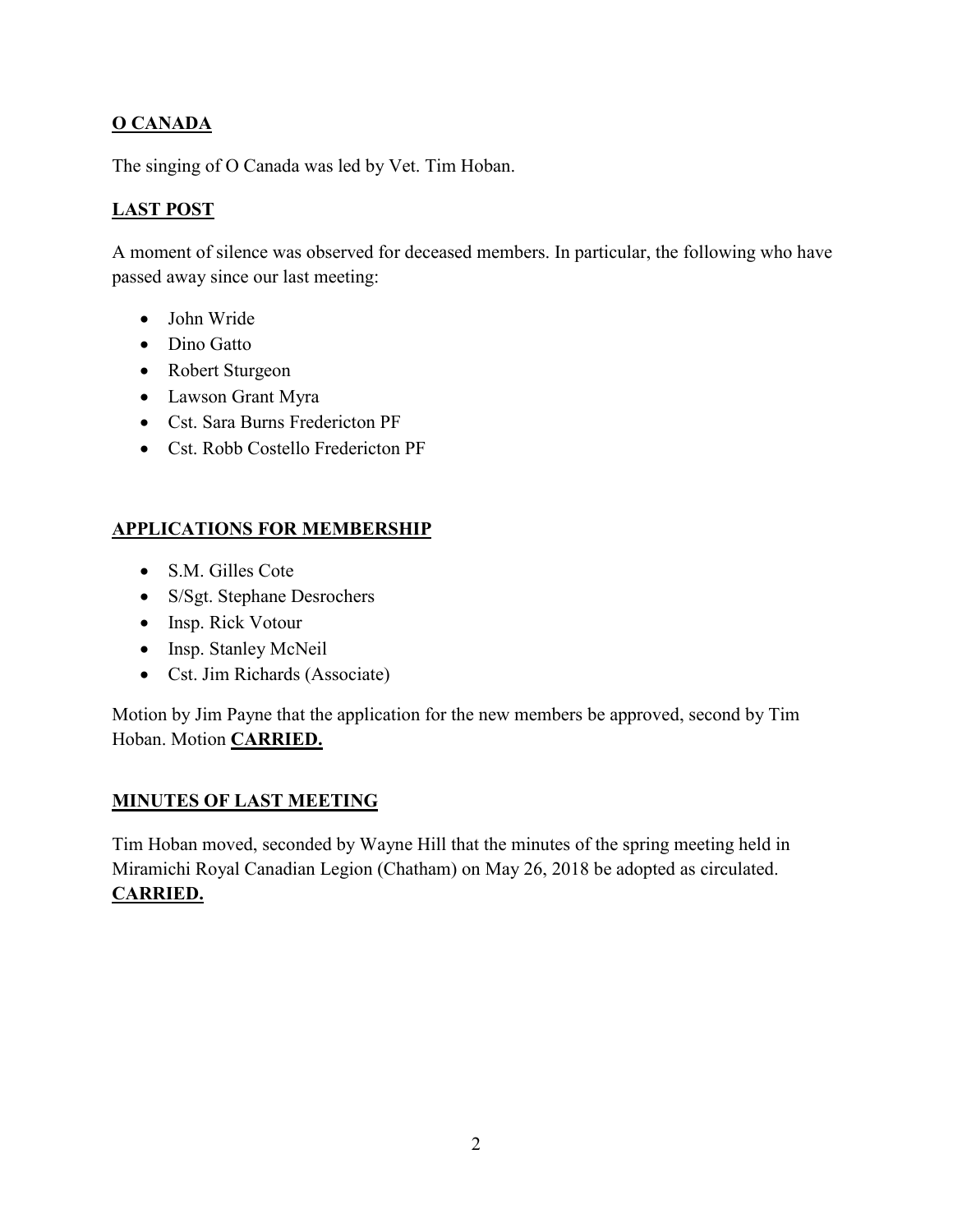### **CORRESPONDENCE**

- A thank-you card received from the Alzheimer Society of New Brunswick, Dear Friends, Thank you very much for your generous donation to the Alzheimer Society of New Brunswick. Your contribution will provide help and hope to those affected by Alzheimers and related dementia in New Brunswick. Thank you, The Alzheimer Society of New Brunswick.
- President Reginald King reached out to Reverend Wally Collett and learned he does not plan to attend for health reasons. The President has extended a heartfelt thank you from the Veternans and noted that with regret the Executive received notification and understandably accepted his resignation. Wally was very pleased to receive our call and expressed that he may reach out to Tim Hoban for advice if Medicare does not cover the Toronto treatments.Wally wished us all a wonderful Thanksgiving and expressed sorrow that he would not be able to join us at the Fall meeting.
- Vet Dan MacNeil mention of new member, reverent (Coombs) from L Division could be contacted and Jim Payne volunteer to reach out to him to see if he is interested.
- A thank-you letter from Vet. John Ryan grandson Zachary Okoh, Re: Bursary Award, Ladies and gentlemen. I am writing to extend my sincere appreciation for granting me the RCMP Veterans Award for \$500. These funds will help offset the cost of my tuition at NSCC, Akerley Campus in the 2 year welding program I am starting in the fall. I just recently graduated from Halifax West, O2 program. The O2 program provided me with the opportunity to give back to the community through 400 hours of co-op placement hours, complete a Lifework portfolio, complete Workplace Health and Safety courses and Career Development courses.

I am eager to take the next step in my education and building my career in Halifax, where I have lived all my life. Welding is a needed, valued and regarding trade where I know I can stay right here in my own community. I chose to go into the field of welding because I've always been fascinated with that trade after studying all of the different trades through the O2 program. I believe my hands on skills would thrive in this trade. My goal is to work at the Irving Shipyard. At the Irving Shipyard they're building ships that are for the Navy to help protect our Canadian waters. Therefore, I will be contributing to helping the seaman and I take great pride in that. Another bonus is I will also be able to help out in any other projects around Halifax where my skills are needed. Giving back to my home and community has always been a dream of mine.

Please know that I will succeed in graduating from the NSCC as a Welder and your funds will have been put to good use. Thank you again for your support and contribution to my education and career. Sincerely Zachary Okoh.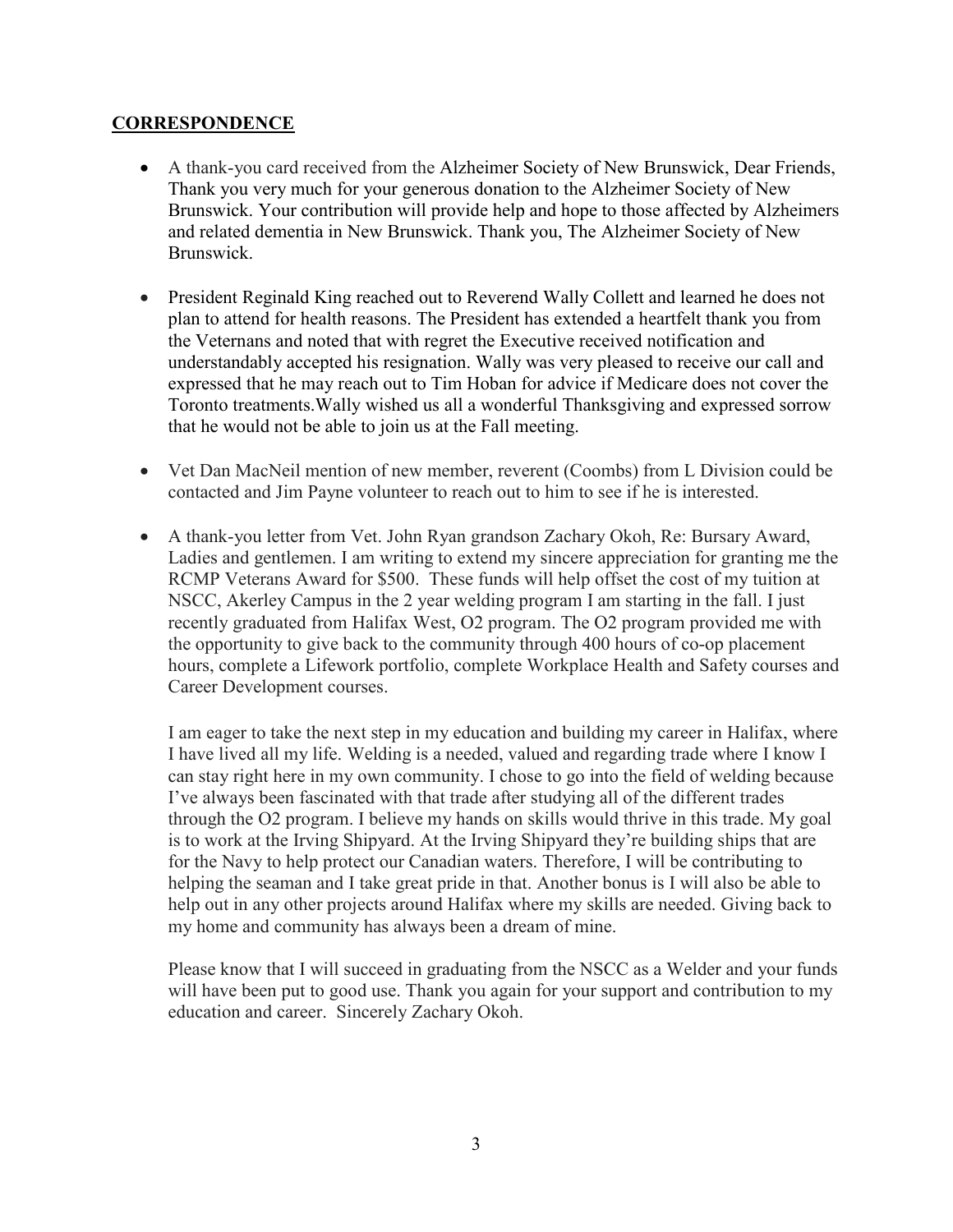## **TREASURER'S REPORT**

Treasurer Claude Beauregard read the auditor's report prepared by Brenda Vaughn for the audit from August 01, 2017 -July 31, 2018. He also presented the Statement of Financial Position, the Income Statement and proposed 2019 budget. Reg King made a motion, seconded by Greg Deslauriers that these reports be accepted. **CARRIED.** Claude Beauregard explained his reports as follows:

## **General:**

- We had 279 active members and 1 Life Members in 2018
- Of the 279 active members, 12 has not paid dues
- At this date on 279 active members,12members have not paid their dues representing 2%
- Since the beginning of January 2018, we have 16 new members
- Our Division has paid the National office dues for 1 member for compassionate reasons
- In 2018 a total of 241 members had paid their dues before January 1, it's a increase of 164 members more than in 2017 (Very Good)
- Is representing 12050.00\$ before the first of January, its an increase of 56 % compared to 2017 for the same period of time
- At this date 126 members used interac transfert between January 1 2018 to September 30 2018
- After the executive meeting on September 28 2018, the executive decide for now not go with the pilot project**(PILOT PHASE OF MEMBERS RENEWING THEIR 2019 DUES THROUGHT E-COMMERCE ON THE WEBSITE**) THIS WEB site is from Ottawa
- We will clarifiy with the members at the fall meeting to make a good decision about this PROJECT
- At the executive meeting we decide to stay at the payment for the members dues for year 2019 (**50.00\$)**
- The winner for the draft 2018 was Pierre Lemonde and the draft happened at the spring meeting

## **Income statement:**

- As of September 30 2018, our division has collected 14,150.00\$ in revenue from the member dues.
- 8880.00\$ has been paid to the National Association representing 240 members @ 37.00\$ on April 29 2018, On the June 11 2018 we paid 1443.00\$ representing 39 more members @37.00\$ for a total of **10323.00\$** to the National Association
- The revenue does not include 6000.00\$ related to the Grave Inspection program and 5000.00\$ in Centennial Scholarship that we will receive in 2018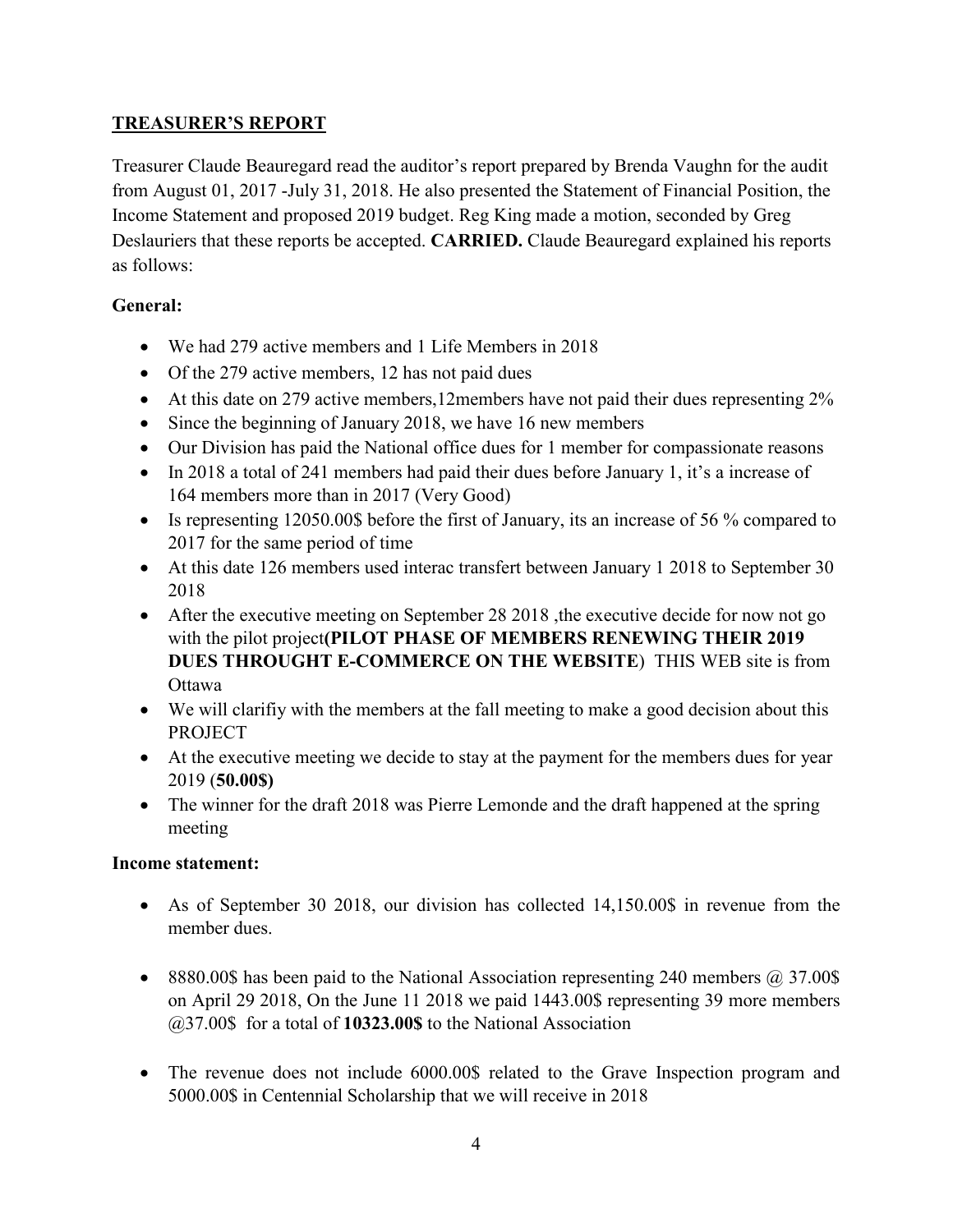• This statement do not include the expense such as the cost of the grave inspections, dues owed to the national office during the reconciliation process, centennial scholarship expenses, honoraria, Christmas gift cards and miscellaneous expenses for operations (ex printer cartridge stamp envelope etc.

### **Statement of financial position:**

- As of September 29 2018, our bank balance is 12465.82 \$ including the RCMP Veterans bursaries of 500.00\$ paid to the 5 winners. They were:
	- o MacNeil, Kristy Ann
	- o Fleming, Claire Mackensie
	- o Okoh, Zachary Leon
	- o Neuffer, Alexander David
	- o Williams, Emilie Anna Maria
- Our current investments include a GIC of 15,332\$ that will mature in 2019
- Our current capital assets is 2020.00\$
- Our total current and long-term assets total 29,588\$
- The \$620 in accounts payable that was carried from 2017 was attributed to the payment of the RCMP Veterans bursaries

## **Proposed budget:**

## **CONCLUSION**

- Our division for the year 2019 we extraordinary expense like the new website we will have to deal with one day in 2019 and also the way that we do a meeting for all member we have to be equal or more money that they cost to the association.
- **Incentive to pay dues before January 1st** Raffle to motive members to pay before January  $1<sup>st</sup>$  to continue and will be drawn at the spring meeting 2019.
- Our current investments include a GIC of 15,332\$ that will mature in 2019 to be discuss at the next meeting.

President Reg King motion for the 2019 budget be accepted and second by Vet Greg Deslauriers. **CARRIED.**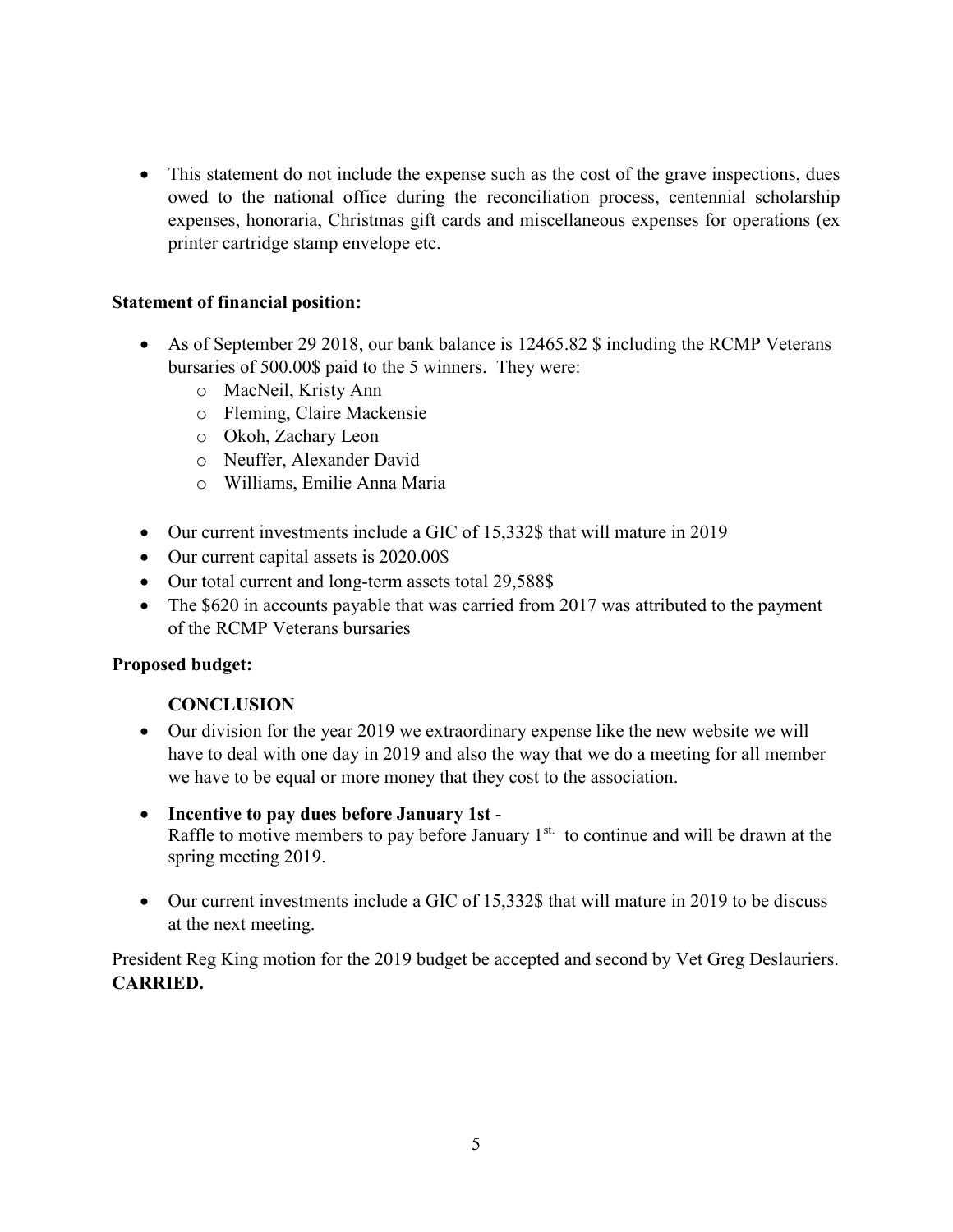## **GRAVE SITE INSPECTION REPORT**

The Grave Site Program Coordinator, Danny McNeill, read his report as follows. He advised there are 30 Inspectors that visited 399 sites this year. The total expenses claimed by the 30 Inspectors to complete the inspections was \$2,204.10. A report was forwarded to the Treasurer, Claude Beauregard, with details of the individual expenses. The Force's contract with the Association is \$6,000.00 a year.

"Grave site inspector K. Wayne JOHNSTON reported on the grave site of James Patrick RYAN, SAW (South African War), WW1 (World War 1), Cst. NWMP Regimental #4112. A new upright marker complete with a base, has been installed, replacing an old flat in ground foot marker. The old marker has been discarded. The new headstone was installed by The Commonwealth War Graves Commission." See photo attached.

We are very fortunate to have such a dedicated group of men and women carrying out the inspections. They always do a terrific job and look after minor problems that arise themselves. The Inspectors take pride in the program especially in the fact that we check out every known site. Once this report is accepted at the Fall Meeting, I will then submit an invoice to the CO of "J" Division along with a summary of this report.

Moved by Danny McNeill, seconded by Lorn House that the report be accepted. **CARRIED.** The Association thanks Danny and the Inspectors for their hard work and dedication.

## **RCMP Veterans' Association Grave Site Inspection Program**

The following is a list of the New Brunswick Division RCMP Veterans' Association Grave Site Inspection Program team members for 2018. If anyone has any questions about grave sites, please contact either Danny McNeill or the Inspector in the area where the grave is located. You can find the contact information for the Inspectors by signing into the Data Base (rcmpvet.ca) where you will find the Nominal Roll of members in the New Brunswick Division of the RCMP Veterans' Association.

## **NAME RESIDENCE NUMBER OF SITES INSPECTED:**

- 1. Rick BOHUS Moncton 47
- 2. Brenda BOUCK Riverview 5
- 3. Ray BRENNAN St. Andrews 28
- 4. Barry CAMPBELL Lower Newcastle 20
- 5. Wayne CARROLL Nasonworth 2
- 6. Peter CLAY Hainesville 1
- 7. René COULPIER Saint John 5
- 8. Joe CYR Edmundston 5
- 9. Roger D'ENTREMONT Bathurst 26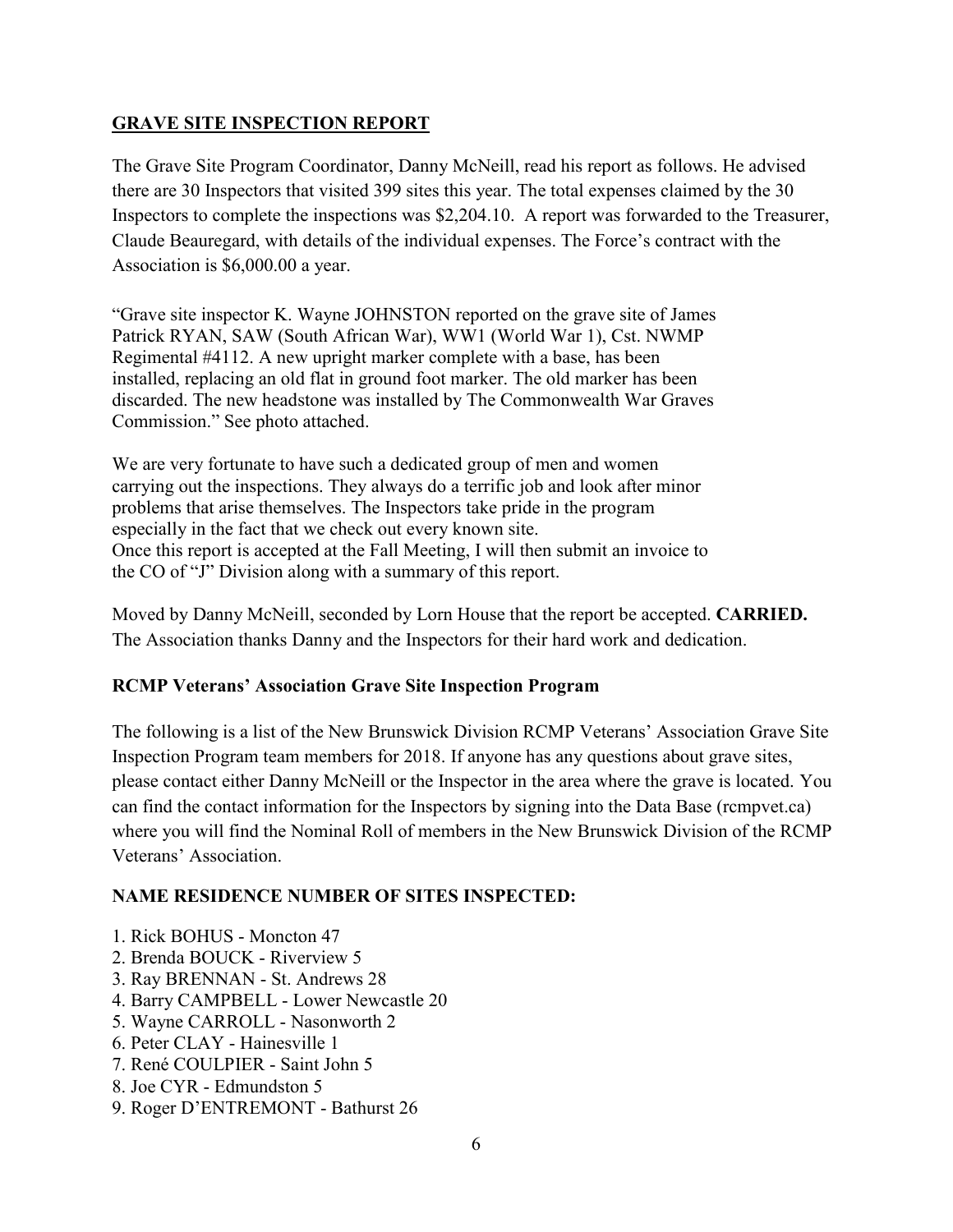- 10. Greg DESLAURIERS Bouctouche 26
- 11. Jim EDMONDS Sackville 6
- 12. Ed FARRELL Petitcodiac/Elgin 5
- 13. Fred FEARON Sussex 15
- 14. Gordon FRASER Grand-Barachois 1
- 15. Ed GILL Oromocto 6
- 16. Ed GRAY Fredericton 11
- 17. Wilf HISCOCK Gagetown 2
- 18. Wayne JOHNSTON Rothesay 54
- 19. Paul KAYE Scotchtown 3
- 20. Ron LATOUR Grand Falls 8
- 21. Mitch MACMILLAN Williamstown 2
- 22. Danny MCNEILL Fredericton 59
- 23. Chris MEW Hampton 3
- 24. Jerry MOFFITT McAdam 7
- 25. Len O'HALLORAN Wakefield 12
- 26. Rinie PLOMP Geary 15
- 27. Bob ROCHON Hillsborough 1
- 28. Roy RUSHTON Tide Head 8
- 29. Rod SMITH Ste-Anne-De-Madawaska 3
- 30. Kevin STORR New Maryland 13\_\_

TOTAL: 399

## **GRAVE SITE INSPECTORS' EXPENSES FOR 2018:**

- 1. Rick BOHUS #31065 Deduct 2019 dues cheque to Rick \$ 165.00
- 2. Ray BRENNAN #32164 Deduct 2019 dues cheque to Ray \$ 96.00
- 3. Barry CAMPBELL #25577 Deduct 2019 dues
- 4. Joe CYR #27394 cheque to Joe \$ 110.50
- 5. R.D'ENTREMONT #22218 Deduct 2019 dues cheque to Roger \$ 474.50
- 6. G. DESLAURIERS #19715 Deduct 2019 dues cheque to Greg \$ 130.80
- 7. Ed GILL #18544 Deduct 2019 dues cheque to Ed \$ 24.10
- 8. W. JOHNSTON #23793 Deduct 2019 dues cheque to Wayne \$ 297.20
- 9. Ron LATOUR #27658 Deduct 2019 dues cheque to Ron \$ 97.00
- 10. Len O'HALLORAN #19310 (Life Member) cheque to Len \$ 284.00
- 11. Rinie PLOMP #28324 Deduct 2019 dues
- 12. Roy RUSHTON #16878 (Life Member) cheque to Roy \$ 75.00

Total cheques  $= $1754.10$ 

DUES: 9 members X \$50.00 = \$ 450.00

GRAND TOTAL EXPENSES = \$2204.10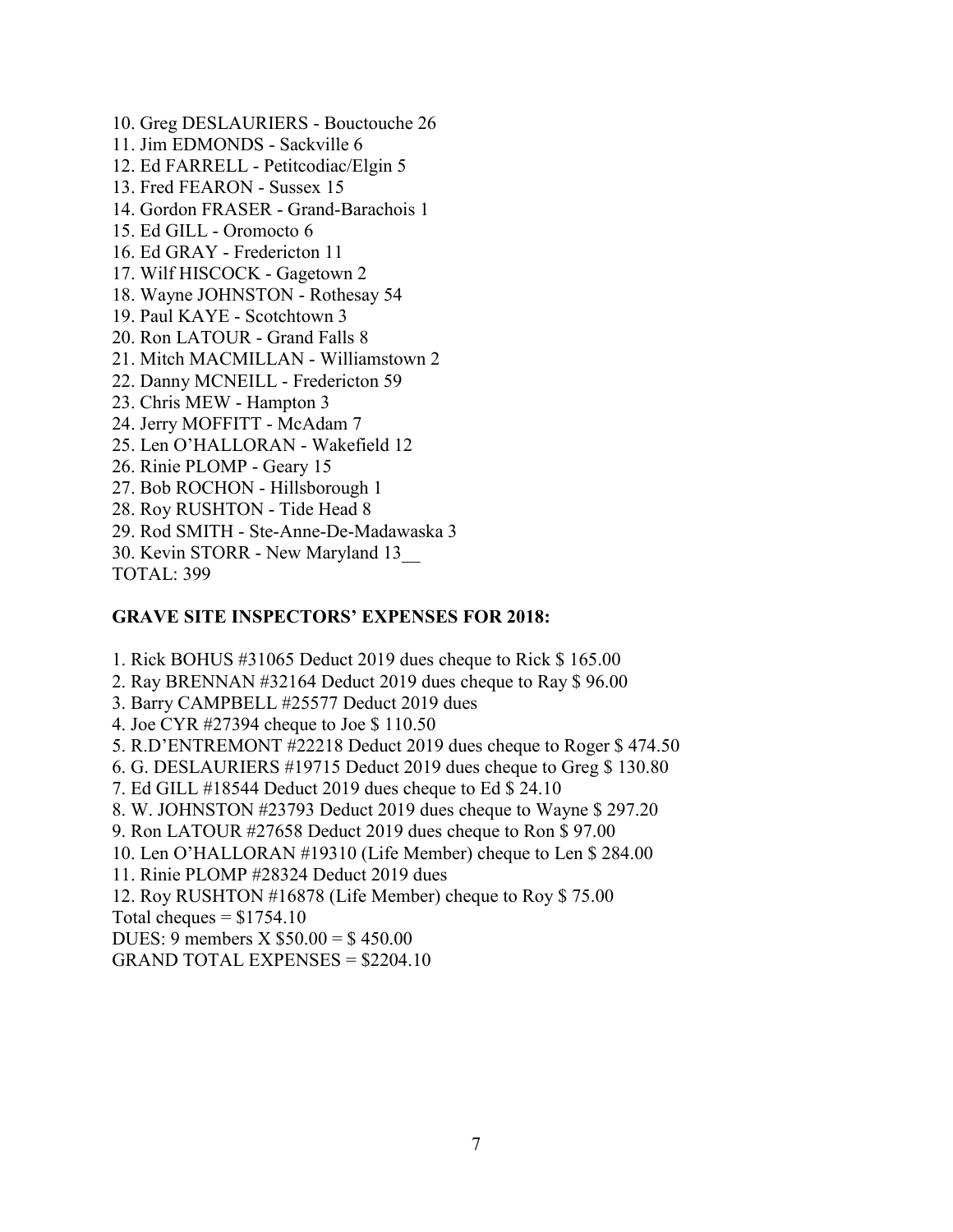

New stone 2016

# **MEMBERSHIP REPORT**

Membership Director, Laurie MacNeil read his report. The following new members were approved since the spring meeting. C/Supt. Roland Wells transferred to Newfoundland and C/Supt. Al Rivard transferred in. There were a couple of members who passed.

Laurie MacNeil approached at least 10 recently retired members to join but many stated that they were not ready. All Vets should be involved in the recruiting of new members and wishes the new Membership Director well in his/hes new duties.

| S.M. Gilles Cote           | Insp. Stanley McNeil          |
|----------------------------|-------------------------------|
| S/Sgt. Stephane Desrochers | Cst. Jim Richards (Associate) |
| Insp. Rick Votour          |                               |

Lorn House to replace Laurie MacNeil as the Membership Director. Laurie MacNeil moved, seconded by Barry Campbell that the report be accepted. **CARRIED.**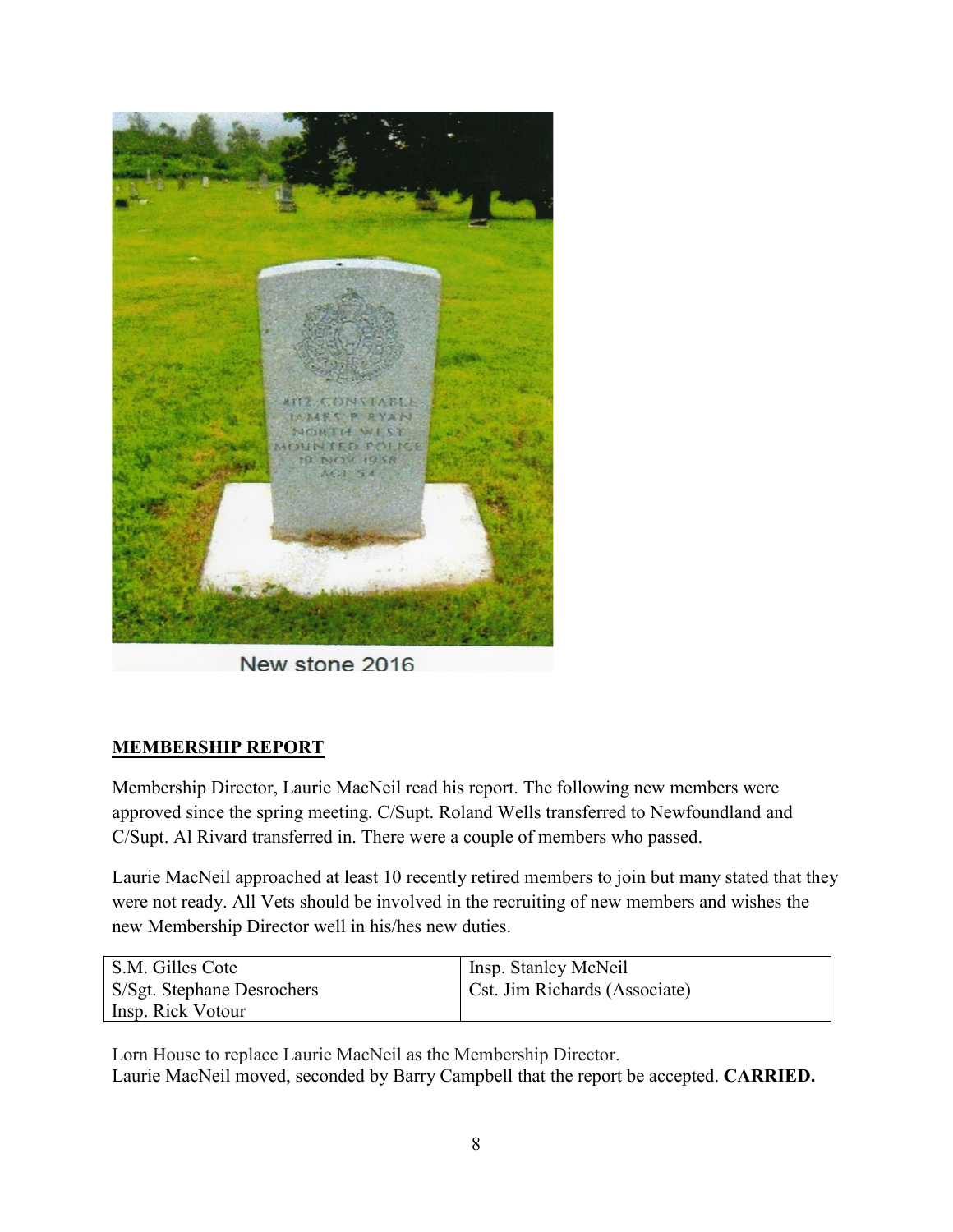## **NB VETERANS' BURSARY PROGRAM REPORT**

Dale Lively, Chairperson of the bursary program advised that a total of five (5) bursaries were drawn for. Five (5) were the annual bursaries given out by the Association. "The RCMP Veterans Bursary draw was held on Sunday August 19th, 2018. The sponsors for the applicantsare all members in good standing of the NB RCMP Veterans Association. The winners have been notified and arrangements will be made with the Treasurer to have the cheques presented. The Association thanks Dale and his committee made up of Ray Brennan and Rita Lively for administering the program.

The following is a list of the winners of the NB Vets Bursaries for 2018 and their sponsors. Congratulations to all.

| <b>RECIPIENT</b>               | <b>SPONSOR</b>              |
|--------------------------------|-----------------------------|
| 1. MacNEIL, Kristy Ann         | daughter of Laurie MacNeil  |
| 2. FLEMING, Claire MacKenzie   | daughter of Mark Fleming    |
| 3. OKOH, Zachary Leon          | Grandchild of John Ryan     |
| 4. NEUFFER, Alexander David    | Grandchild of Greg Cohoon   |
| 5. WILLIAMS, Emelie Anna Maria | daughter of Brenda G. Bouck |

**NOTE:** The NB Veterans' Association has a Bursary Memorial Fund. If anyone wishes to make a donation to this fund, you may do so by sending a cheque or e-transfer to the Treasurer.

Reg King moved, seconded by Carl Greg that the report be accepted. **CARRIED.**

Governor Dale Lively, would ask the executive to accept his resignation as Chairperson of the Bursary Committee. Should the committee continue into 2019 he would ask a new Chairperson be appointed. Nobody to replace Dale position at this time. New Elected president Jim Payne indicated that further discussion to take place in the near future in finding a nominee for replacement.

**BENEVOLENT** – nobody in the position. NIL

## **SUPPORT AND ADVOCACY**

Jim Payne spoke on behalf of Vet Rollie MacNeil to invite members and spouses, wishing to attend the Support and Advocacy Program workshops in Nova Scotia. The workshop to take place in Amherst on November 2, 2018. The cost of the workshop is \$20 per person to cover the cost of coffee and snack. Please contact Rollie MacNeil is you wish to attend as the organizer needs to know the number beforehand.

Tim Hoban indicated of two request for assistance were received for support for their will.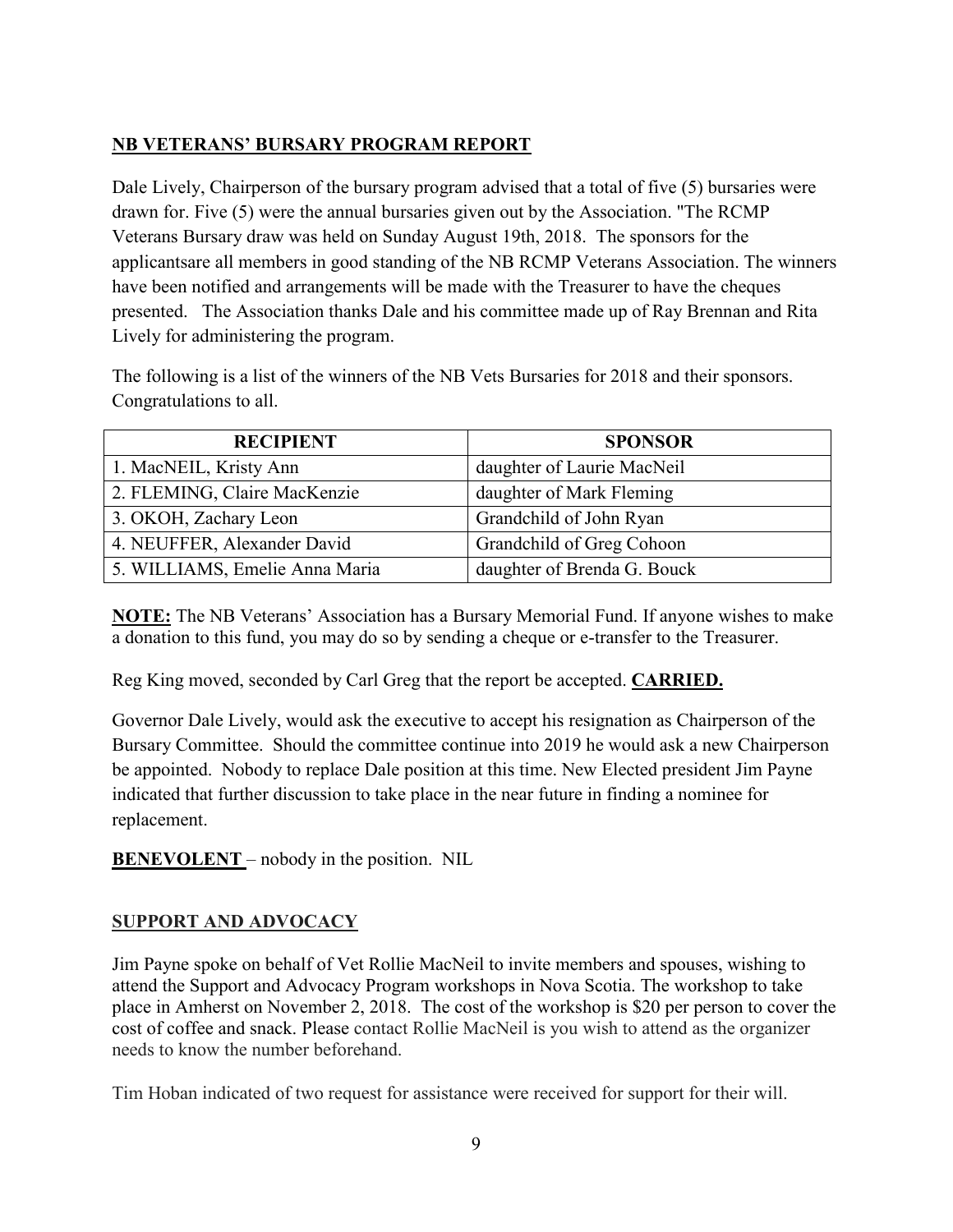Greg Deslauriers moved, seconded by Danny MacNeill that the report be accepted. **CARRIED.**

## **OLD BUSINESS – NIL**

## **NEW BUSINESS**

### **Challenge coin:**

Jim Payne suggested challenge coin as possible gifts the association could acquire. This could serve as an ideal gift of appreciation to guest speakers, members of the Association and others. Reg King propose having a policy to be develop regarding the distribution of the coin if the motion is to be accepted. Motion by Wayne Hill to purchase 50 coin and second by Barry Campbell. **CARRIED.**

### **Website:**

Jim Payne presented Bob Rochon report on his research on the integrating our website with the National Office, and the cost of bringing our website up to date. If the propose integration pass Bob Rochon indicated his willingness to act as the coordinator, providing the association goes with the Gambit IT Solution as one of three solution. It was also discuss following the executive meeting that if the motion is pass, the President would appoint Bob as a Director for the Website coordinator.

Motion by Lorn House and second by Claude Beauregard, that Bob Rochon is given the goahead to go with Gambit IT Solution to bring the website up to date at the cost of \$2000. **CARRIED.**

President Reg King appointed Bob Rochon as the Director for the website.

#### **Suggestions Budget 2018-19**

- A. Ottawa web site to be considered for our Division! Cost \$2,000.00
- B. NB Division coins for presentations, etc.! Cost \$1,000.

Total cost for these two items \$3,000. The budget for our President to attend the upcoming AGM is \$3,000. Suggestion is we utilize this budgeted amount for the above A and B, with our President not attending the upcoming AGM.

## **GENERATIONAL AND TERRITORIAL INSIGNIA PRESENTATION: NIL**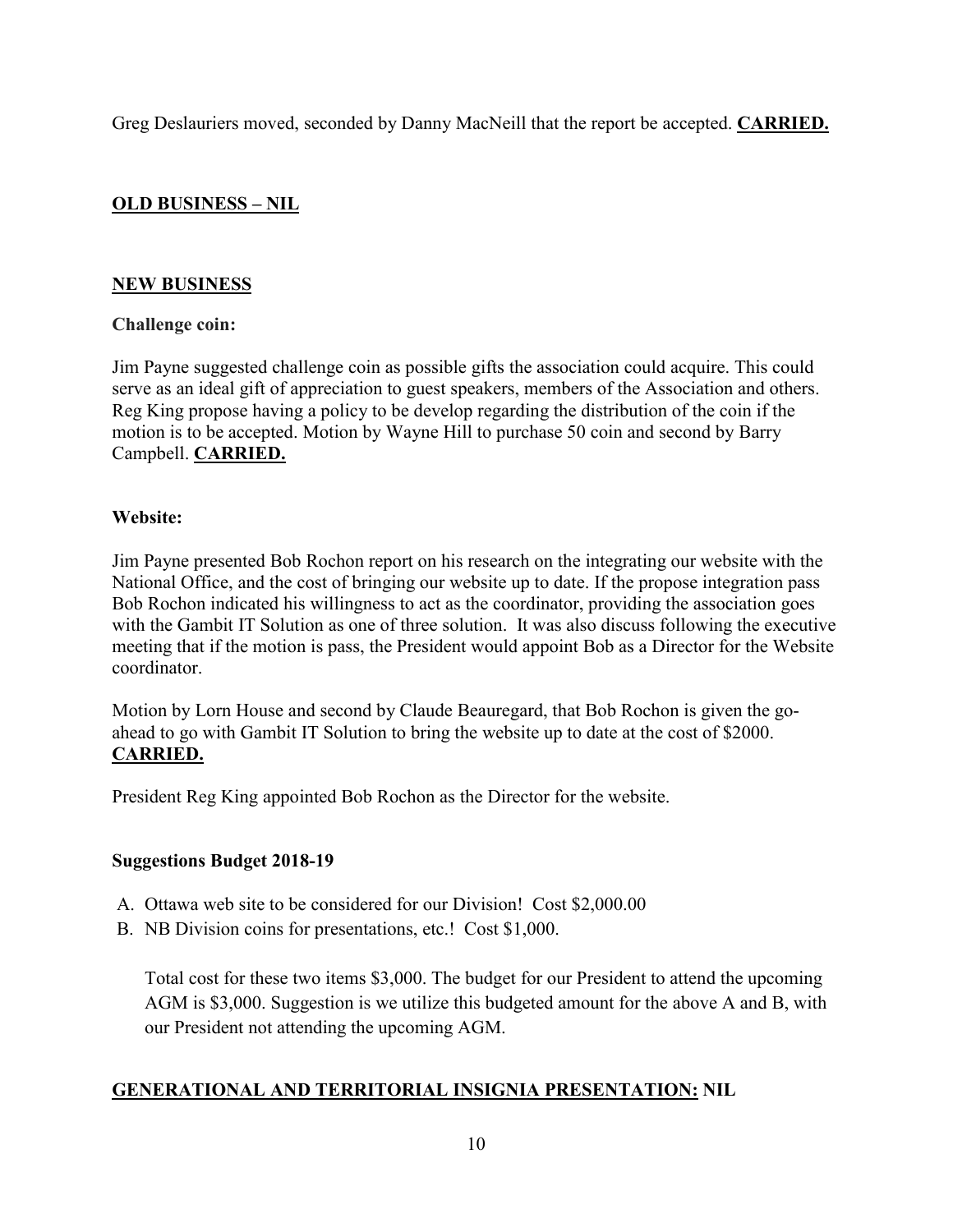**FOR THE GOOD OF THE ASSOCIATION –** The following members were sworn into the Association by President Daniel Bussieres and Brian Dickinson

**ELECTION OF EXECUTIVE OFFICERS** – President King Nominating Committee advising that Jim Payne has agreed take over Presidents duties and Keith Morris has agreed to take over the Vice President duties. For each position, President King asked for further nominations from the floor three times and there were none. Both Jim Payne and Keith Morris were elected to the positions by acclamation. Congratulations to both and the Association thanks you for volunteering for these positions.

Reg King sworn Jim Payne as the new President and followed by Jim Payne sworn Keith Morris as the new Vice President.

Jim Payne thanks Reg King and Tim Hoban for their service support for the association.

## **WINE FOR DINNER:**

Gilbert Morneault moved, seconded by Claude Beauregard that the Association pays for the wine for dinner. **CARRIED.**

## **SPRING MEETING**

President Jim Payne indicated the spring meeting would be held at the Lion Club in Riverview and Bob Rochon, Bill Goobee, Rollie MacNeil came forward to host the meeting. The date for the meeting is Saturday, May 25, 2019. Suggestion for guest speaker would be someone to speak on making a will.

## **ADJOURNMENT:**

At 3:45 PM Jim Payne moved that the meeting be adjourned and followed by a presentation by the guest speaker.

## **GUEST SPEAKER:**

Our guest speaker, Ms Penny PACEY spoke about "Accessing Retirement Living & Long Term Care". The spouses attend the presentation.

## **Minutes prepared by:**